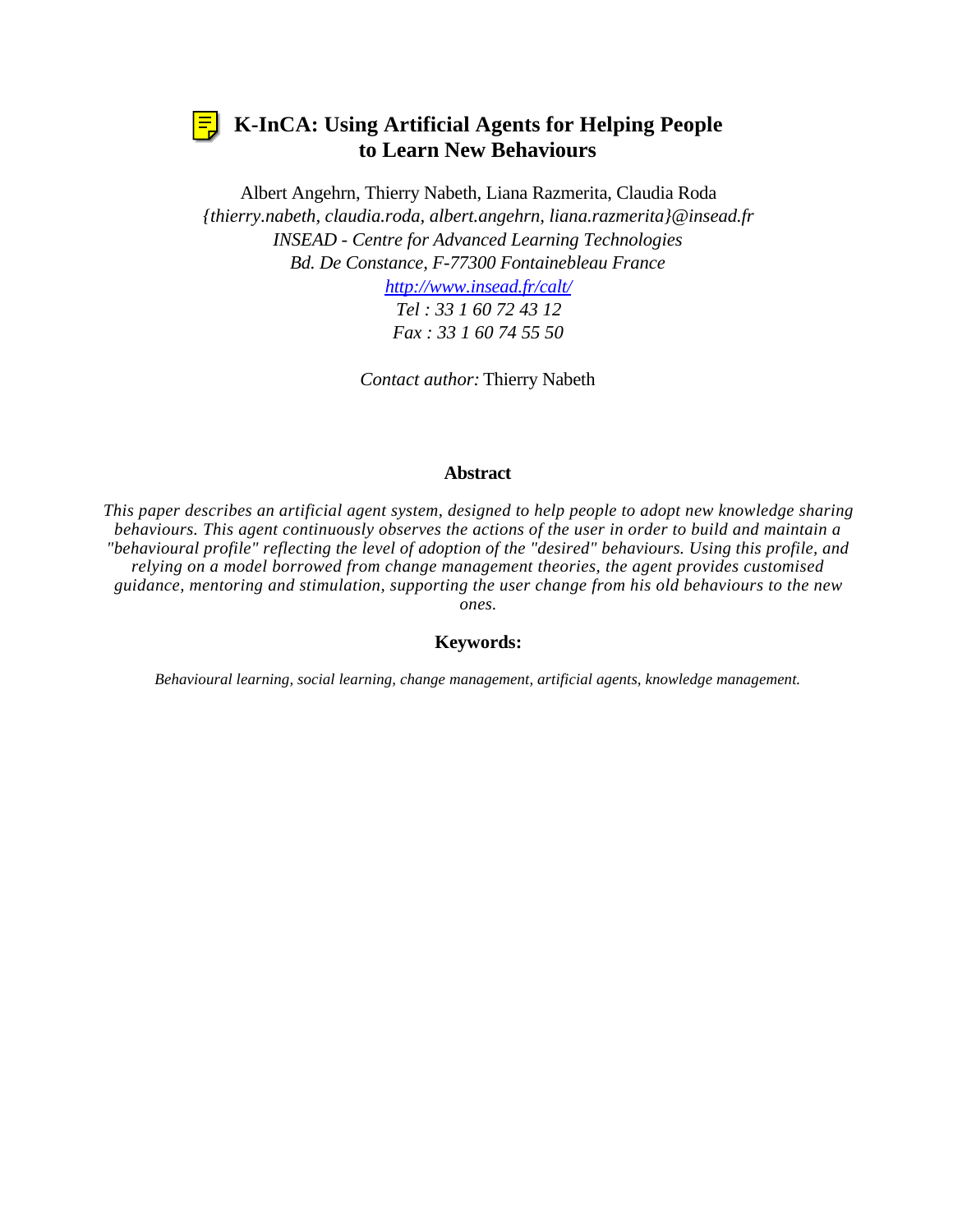## **K-InCA: Using Artificial Agents for Helping People to Learn New Behaviours**

Albert Angehrn, Thierry Nabeth, Liana Razmerita, Claudia Roda *{albert.angehrn, thierry.nabeth, liana.razmerita, claudia.roda}@insead.fr INSEAD - Centre for Advanced Learning Technologies Bd. De Constance, F-77300 Fontainebleau France http://www.insead.fr/calt/*

#### **Abstract**

*This paper describes an artificial agent system, designed to help people to adopt new knowledge sharing behaviours. This agent continuously observes the actions of the user in order to build and maintain a "behavioural profile" reflecting the level of adoption of the "desired" behaviours. Using this profile, and relying on a model borrowed from change management theories, the agent provides customised guidance, mentoring and stimulation, supporting the user change from his old behaviours to the new ones.*

#### **1. Introduction**

In recent years, organisations have increasingly recognised the value of the "knowledge capital" distributed amongst their members. Managing this knowledge effectively represents a key factor for company's success in a competitive economy. In particular support is needed for all the phases of (1) knowledge acquisition (by creation or learning), (2) knowledge manipulation, (3) knowledge sharing and (4) knowledge exploitation and transformation into value.

Setting-up effective Knowledge Management (KM) processes is not only a matter of time and resources. The process impacts on the structure of the organization and on the role of its members [3, 4]. One effective strategy to overcome this problem is to guide the members of the organization to the adoption of the desired KM behaviors.

The system described in this paper (Knowledge Intelligent Conversational Agents - K-InCA) relies on the idea of offering to each user an artificial agent that helps him to progressively adopt new behaviours. The agent continuously inquires the user in order to build and maintain a "behavioural profile" reflecting the level of adoption of the different "desired" behaviours. This agent provides guidance (such as suggesting some resources), mentoring (such as proposing some exercises to complete) and stimulation (such as questioning provocatively the user's beliefs [1]), leading to the progressive adoption of the behaviours.

#### K-InCA agents rely on some key concepts and models borrowed from different domains such as Organizational Behaviour (change management), KM (knowledge sharing behaviours & attitudes) and Artificial Intelligence (user modelling, interface agents).

#### **2.1. K-InCA as a change management agent.**

The change management model embedded in the K-InCA system is based on the work of Everett Rogers on innovation diffusion [5]. Roger describes the innovationdecision process as "the process through which an individual [...] passes (1) from first knowledge of an innovation, (2) to forming an attitude toward the innovation, (3) to a decision to adopt or reject, (4) to implementation of the new idea, and (5) to confirmation of this decision" [ibid, p.161].

K-InCA agents support this model by guiding the learners through a set of adoption stages (awareness, interest, trial and adoption), and by providing them with information and stimuli customised to their profiles and levels of adoption. Rogers' model also distinguishes different categories of users according to their attitude towards innovation. K-InCA agents choose an "interaction style" adapted to the attitude towards innovation of the user, providing more information to the innovators, whereas the social component will have a more important role for less innovative categories of population.

#### **2.2. K-InCA Behaviours and User Model**

K-InCA agents can be thought of as customisable agents, supporting the adoption of behaviours within a given domain. In our first implementation, K-InCA agents are designed to support KM behaviours. Behaviours are stored in a hierarchical repository. Action descriptors are associated to the leaf behaviours of the hierarchical structure. K-InCA agents use these descriptors to recognise the behaviours that can be attributed to a user who has performed a given action.

K-InCA agents maintain a user model in order to adapt their actions to the specific level of adoption of the user

#### **2. Designing K-InCA: Key concepts**